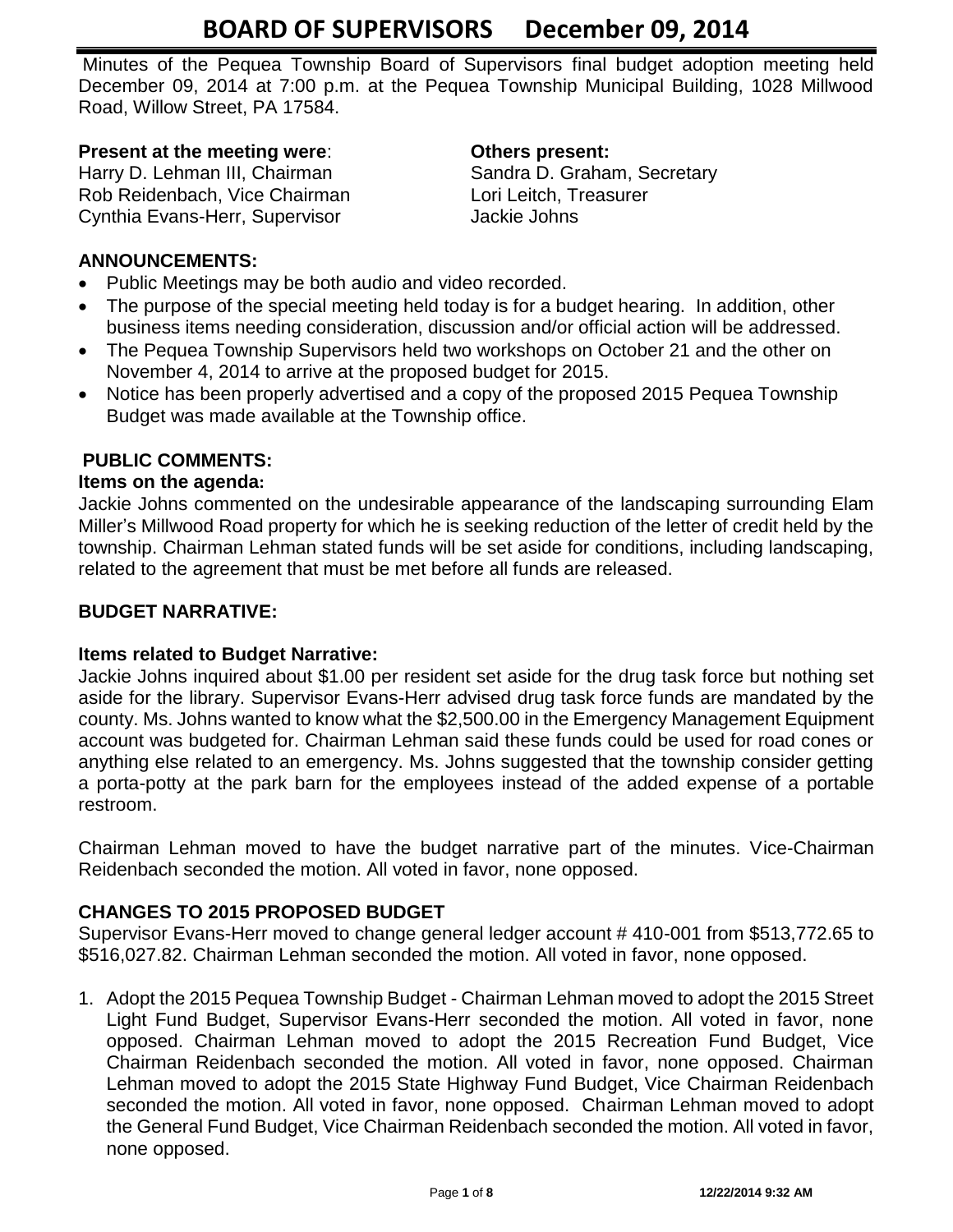# **2014 Year in Review**

## **General Fund**

The 2014 beginning balance (equity) in the General Fund was \$671,211.79.

The harsh winter took its toll on the township's finances. Snow removal expenses in January alone exceeded the annual allotment.

The arrival of warmer weather brought an influx of real estate tax revenue. The boost to the bottom line made it possible for the Roadmaster to add projects to his already-full schedule. A leveling course was placed on Deerfield Road to eliminate ponding, and the base repair on Indian Hill Road required more work than expected. The condition of the roads deteriorated so drastically over the winter that they demanded immediate attention.

Municipal contributions were received from developers in the fall. The extra income put the township in a strong financial position to begin 2015.

The projected balance at the end of 2014 is \$829,914.48, an increase of \$158,702.69.

## **Recreation Fund**

The 2014 beginning balance (equity) in the Recreation Fund was \$22,594.87, which included nine thousand dollars received from developers in lieu of parkland. The passage of Act 135 of 2014 expanded the use of these funds to incorporate maintenance of existing recreational facilities.

Frequent mechanical failures plagued the mowers this summer. Equipment Repairs exceeded their allotment.

Pond maintenance also went over budget due to a faulty compressor that needed replaced.

The spraying of herbicide by an outside vendor was another unplanned expense.

The projected balance at the end of 2014 is \$12,456.39, a decrease of \$10,138.48.

#### **State Highway Fund**

The 2014 beginning balance (equity) in the State Highway Fund was \$24,819.21.

Act 44 of 2013 enlarged the Liquid Fuel Tax allocation to municipalities. The township received almost sixteen thousand dollars more than estimated. The extra income erased the budgeted loss.

The projected balance at the end of 2014 is \$39,480.34, an increase of \$14,661.13.

#### **Street Light Fund**

The 2014 beginning balance (equity) in the Street Light Fund was \$5,926.28.

Street light tax bills were mailed to owners of property in Manchester Village and Westwood Village in March. Ninety-six percent have been paid. Eight accounts were turned over to the Solicitor for collection. Five are still outstanding.

The projected balance at the end of 2014 is \$7,376.67, an increase of \$1,450.39.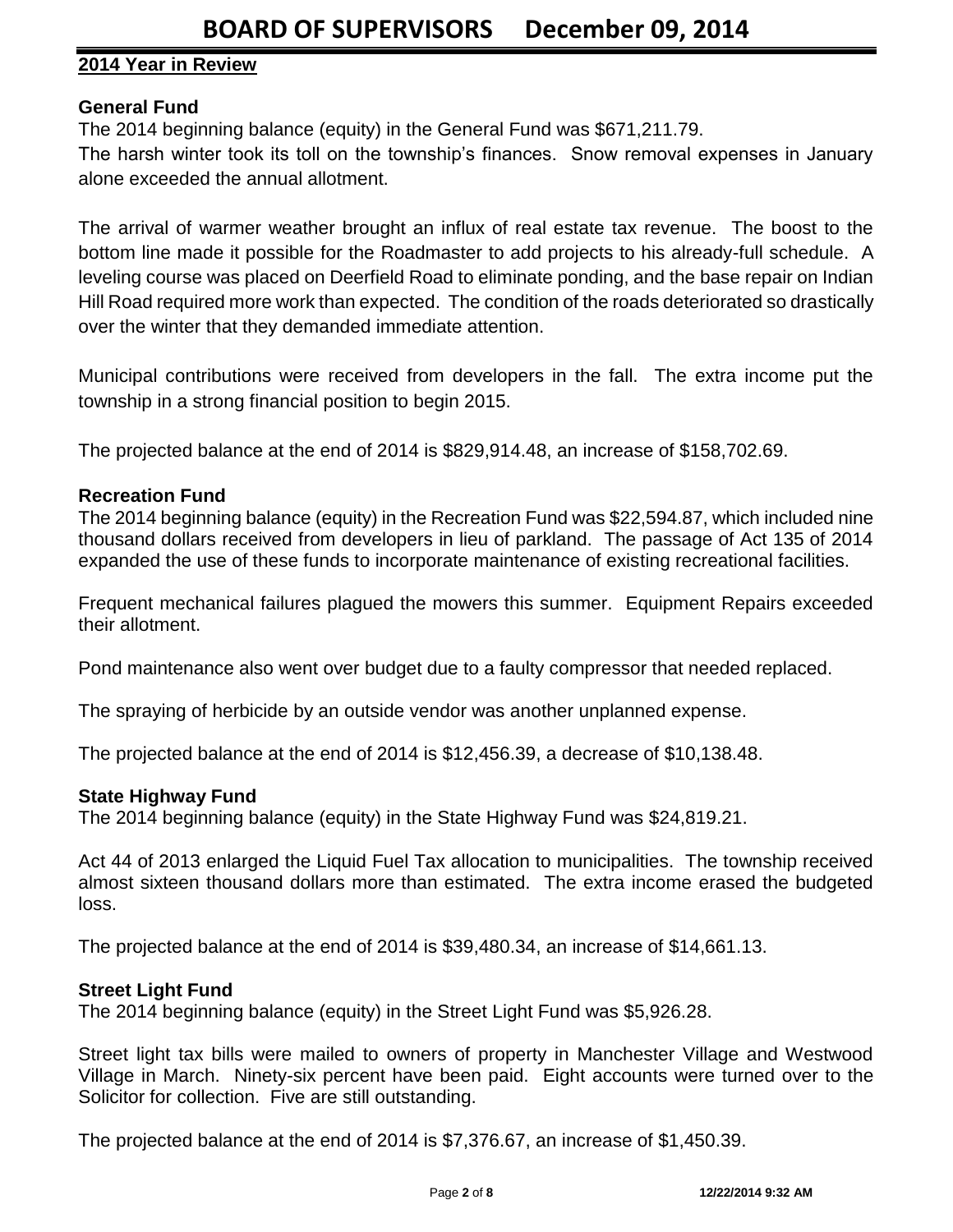# **2015 Budget Narrative**

# **General Fund**

#### Income

Pequea Township's real estate tax is currently set at a rate of 1.9 mills. Revenue generated by this tax is estimated to be \$552,142.29. Another \$12,152.31 is expected in late payments and delinquencies. Anticipating an increase in real estate transfer taxes, the Board budgeted \$66,000.00. Earned Income Taxes exceeded expectations the past five years. The projection for 2015 is \$519,639.00, making the total tax revenue budget **\$1,149,933.60**.

The money market account has been earning an average of \$125.00 in interest each month. The planned reduction to the balance sheet in 2015 could yield less of a return. Interest income is projected at **\$1,200.00**.

Charges for services performed by township appointees are conservatively budgeted at **\$46,530.00**. The construction of new developments could boost fee income next year.

New developments could bring more cable consumers. Hence, the budgeted amount for the Cable Franchise Fee was increased to **\$62,000.0**, roughly an 8% jump over last year's budget, but consistent with actual income received in 2014.

The township continues to participate in the state recycling program, which generates approximately **\$1,000.00** each year. Other intergovernmental revenue includes **\$1,500.00** from public utility companies in lieu of real estate taxes, **\$200.00** for alcoholic beverage licenses, and **\$10,000.00** from the Commonwealth to defray pension costs.

Southern Regional Police Department also receives state aid for their pension plan. The funds, estimated to be \$35,000.00, are received by the township and then immediately disbursed to the police. Similarly, the township receives an allocation for firefighters' relief, but equal checks are cut to the New Danville and West Willow associations, resulting in a wash.

Revenues from State Police Fines have been sliding. They are expected to be **\$3,500.00**, and Township Police Fines are expected to be **\$14,000.00**.

The Road Crew's recycling of scraps could bring in another **\$100.00** of Miscellaneous Revenue.

The total income budgeted for the General Fund in 2015 is \$1,359,963.60.

## Expense

General Government expenses are budgeted at **\$187,600.78**. This figure includes Bonds, Dues, Advertising, Legal Services, Information Technology, Building Maintenance, and Administration. Also included are Engineering Services, which are anticipated to be \$29,000.00. The township's implementation of Municipal Separate Storm Sewer Systems (MS4) requirements is driving this number. The Board has engaged environmental engineering consultants to spearhead the initiative.

The Zoning Officer has been extremely active with the new projects getting underway. His professional services are estimated at **\$35,000.00**. A budget of **\$24,000.00** was allocated for New Ordinances, largely due to the rewriting of the Zoning Ordinance. Other Planning and Zoning expenses include compensation for Zoning Hearing Board members (**\$2,400.00**), Legal Services for the Zoning Hearing Board (**\$5,000.00**), Advertising for Zoning Hearings (**\$3,000.00**), **\$100.00** for Office Supplies, and **\$120.00** in UCC Permit Fees.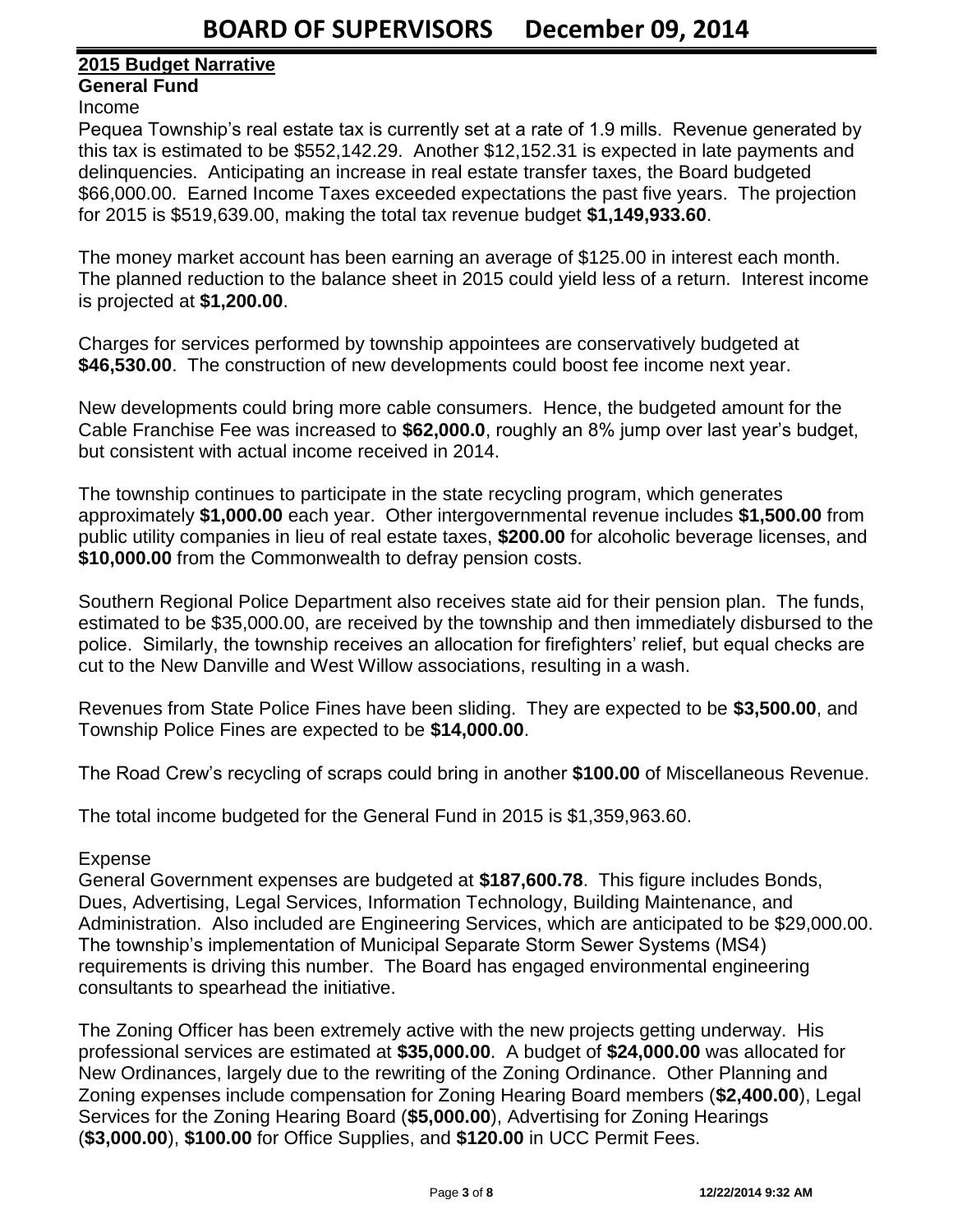The professional services of the township's Sewage Enforcement Officer are estimated to be **\$6,000.00** plus **\$2,000.00** for Sanitation Supplies.

Based on population figures from the 2010 census, Pequea Township contributes 53.9% of the municipal funding to the Southern Regional Police Department. Conestoga Township's share is 46.1%. The Chief of Police requested a 7% increase to accommodate a part-time officer moving to full-time, but a compromise of 3% was approved. Pequea Township's allocation was set at **\$513,772.65**.

A dollar per resident (**\$4,605.00**) is contributed to the Lancaster County Drug Enforcement Task Force annually.

The Fire Chief and Deputy Chief appealed to the Board for additional funds to support their operations. A cost-of-living increase of \$900.00 (1.5%) was granted. The township's two fire companies will split **\$60,900.00**.

Twenty-five hundred dollars (**\$2,500.00**) was set aside for Emergency Management Equipment.

The township is taking an assertive approach to Road Construction, approving **\$422,364.64** out of the General Fund, which will show a loss for the year. However, the established reserve can cover the deficit. Work is scheduled for Stony Lane, Tomahawk Drive, Indian Hill Road, Radcliff Road, and Leaman Road.

Road crew labor, training, equipment maintenance, vehicle fuel, lighting, and shop supplies are collectively budgeted at **\$237,579.55**. A major contributor to this total is Snow Removal at \$25,000.00.

Maintenance materials are budgeted at **\$20,000.00**, line painting costs **\$8,000.00**, and **\$500.00** was earmarked for tree removal in the right of way.

Eight-thousand five hundred dollars (**\$8,500.00**) has been allotted for storm drains.

The expense of Solid Waste Disposal is projected at **\$725.00**, and the Municipal Waste Transport Fee is **\$100.00**.

The township is entering its second year under contract with the Lancaster SPCA for stray dog retrievals. Installment payments will be made in advance of activity, and the account will be reconciled at year-end. The program is budgeted at **\$1,500.00**.

Liability insurance continues its upward trend at **\$31,168.00**. Volunteer Accident Insurance has been holding steady just under **\$700.00**.

Workers' compensation insurance has increased by 41% since the passage of the Cancer Presumption Act of 2011 which broadens the parameters for firefighter claims. The New Danville and West Willow volunteer firefighters are covered under the township's policy. The premium is expected to be **\$29,000.00** in 2015.

The Affordable Care Act has significantly impacted the employee health insurance premium. It grew by 50% to **\$17,730.96**. Dental insurance is budgeted at **\$1,345.92**, and Life/Disability insurance is at **\$1,944.69**.

Employer taxes are estimated at **\$25,523.98**.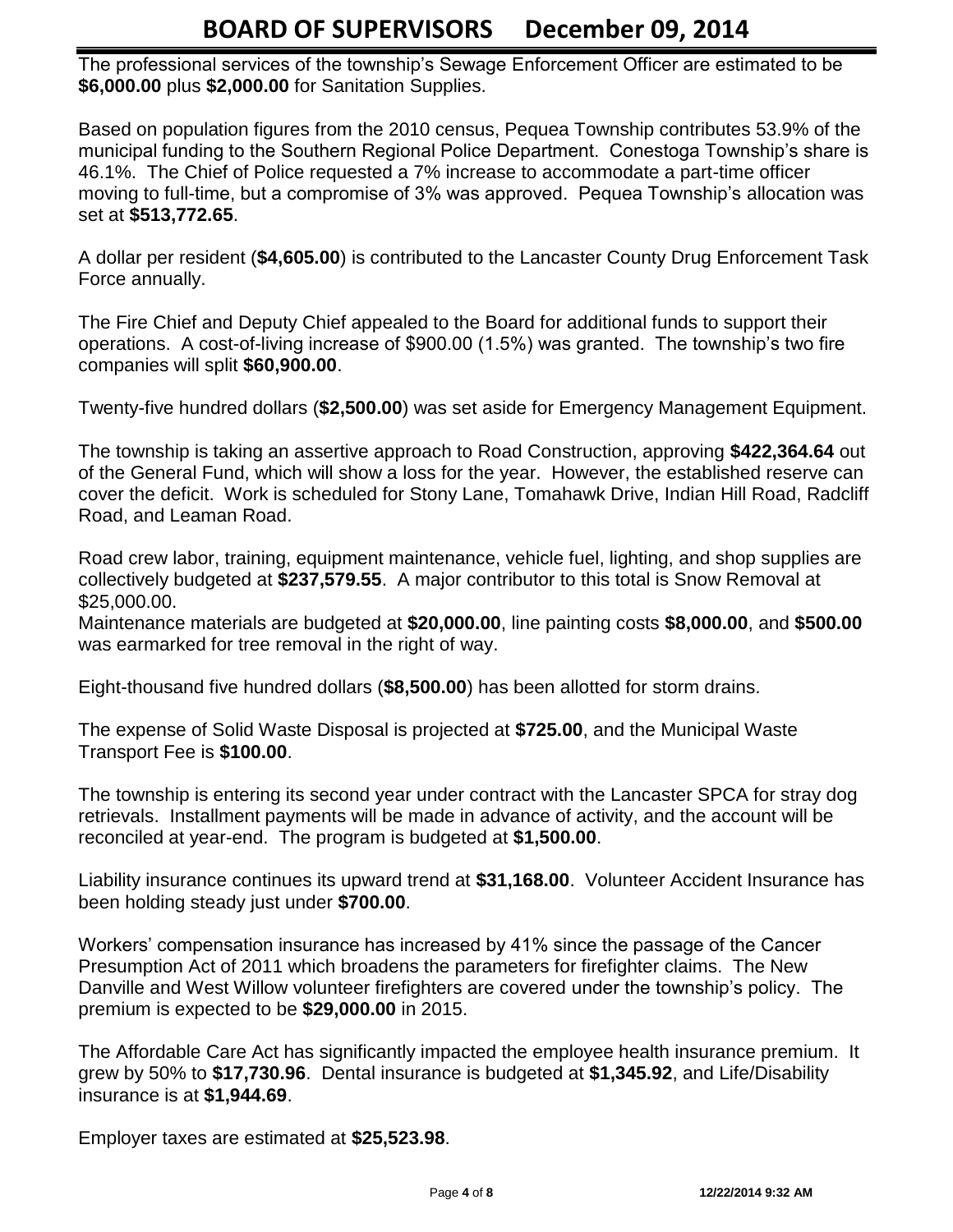A transfer to balance the Recreation Fund is projected to be **\$11,918.66**.

Total expenses for the General Fund are budgeted at \$1,735,599.83.

# **2015 Budget Summary General Fund**

The 2015 proposed budget for the General Fund shows a loss of \$(375,636.23). This deficit is attributable to an ambitious initiative to improve the township's roadways. The Roadmaster intends to accelerate his five-year plan to accomplish as many projects as possible. The muchneeded repairs will extend the life of the roads.

The budgeted shortfall will be absorbed by the reserve on the balance sheet. The beginning balance (equity) for 2015 is projected to be \$829,914.48. Assuming income and expenses follow budget, the township will end next year with \$454,278.25 in the General Fund.

#### **2015 Budget Narrative Recreation Fund**

Income

The Recreation Fund is the operational account for the Silver Mine Park. It is primarily funded by amusement/admission taxes levied under Ordinance No. 105-1997 as authorized by the Local Tax Enabling Act of December 31, 1965.

The budgeted amount for Admission Tax Revenue in 2015 is **\$32,770.62**, an increase of 1.5% over last year's figure.

Twelve acres of farmland located within Silver Mine Park is being rented to a local farmer for **\$2,712.00** annually.

Pavilion rentals are expected to generate **\$300.00**.

The interest-bearing checking account yields a negligible return. Interest Income is estimated at **\$1.00**.

To balance the Recreation Fund budget, a transfer of **\$11,918.66** from the General Fund is anticipated.

The total income budgeted for the Recreation Fund in 2015 is \$47,702.28.

## Expense

Park Crew wages are budgeted at a modest increase, up to **\$24,273.28** from last year's \$24,000.00. The township employs one part-timer year-round (with reduced hours over the winter) and a second part-timer from April to November.

The Board approved the addition of a portable restroom close to the barn for employee use. The annual cost of four restrooms will be **\$4,320.00**.

Electricity bills are expected to run **\$1,600.00**.

Supplies, including playground mulch and pet litter bags, are estimated at **\$3,300.00**. The township anticipates a reduction in its bag expense resulting from the recent selection of another vendor.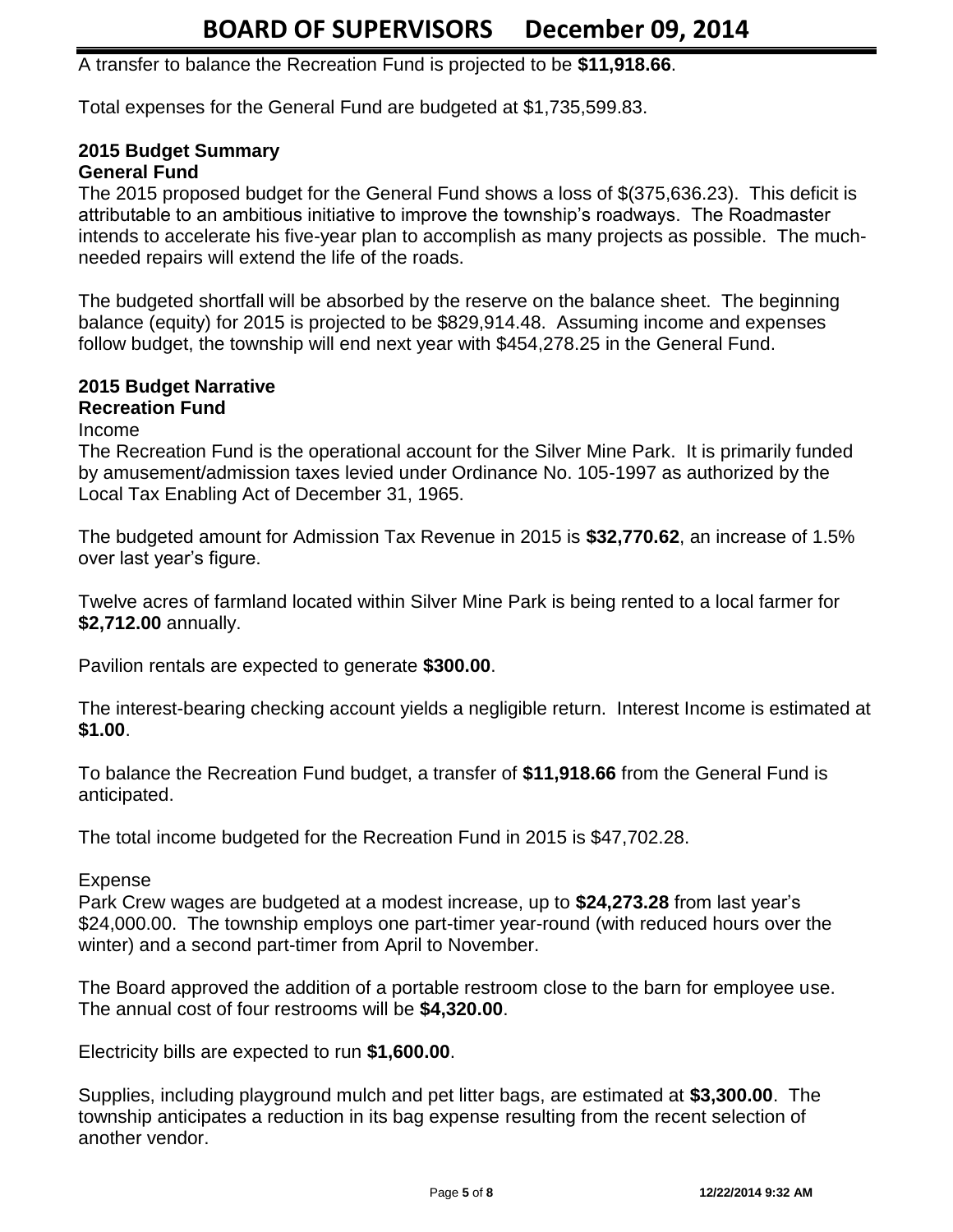Extermination and Herbicides total **\$625.00**. The Roadmaster intends to earn his herbicide spraying certification to eliminate the need for an outside vendor.

Pond maintenance is projected to cost **\$1,200.00**. The fountain is removed every fall and replaced in the spring.

Improvements are planned for the Hike & Bike Trail. Two thousand dollars (**\$2,000.00**) has been allotted.

Fifteen hundred dollars (**\$1,500.00**) has been allocated for Park Truck maintenance. Repairs to the Mowers are set at **\$3,500.00**. The township plans to trade in the old mower for a new one in the spring. Five thousand three hundred fifty-nine dollars (**\$5,359.00**) have been earmarked for Equipment Purchase.

Bank Service Charges are estimated at **\$25.00**.

Total expenses for the Recreation Fund are budgeted at \$47,702.28.

# **2015 Budget Summary**

# **Recreation Fund**

The 2015 proposed budget for the Recreation Fund shows a net result of \$0.00. The park maintenance expenses are offset by admission tax revenue, rental income, and a transfer from the General Fund.

The beginning balance (equity) for 2015 is projected to be \$12,456.39. Assuming income and expenses follow budget, the township will end next year with the same amount in the Recreation Fund.

#### **2015 Budget Narrative State Highway Fund**

## Income

The township receives an allocation of the Liquid Fuel Taxes collected by the state. Legislation passed at the end of 2013 calls for a 60% increase by 2018. One hundred sixty-five thousand twenty-five dollars and twenty-three cents (**\$165,025.23**) is budgeted for 2015.

The low interest rate market is reflected in the drop from \$25.00 in earnings in 2014 to **\$10.00** in 2015.

The total income budgeted for the State Highway Fund is \$165,035.23.

Expense

The Roadmaster plans to complete the Radcliff Road project in 2015. Phase 2 will be paid out of the State Highway Fund. The Cold In-Place Recycling and Wearing is estimated at **\$141,426.14**. This amount, along with the \$422,364.64 out of the General Fund, brings the roadwork total to \$563,790.78.

Total expenses for the State Highway Fund are budgeted at \$141,426.14.

# **2015 Budget Summary**

# **State Highway Fund**

The 2015 proposed budget for the State Highway Fund shows a net income of \$23,609.09.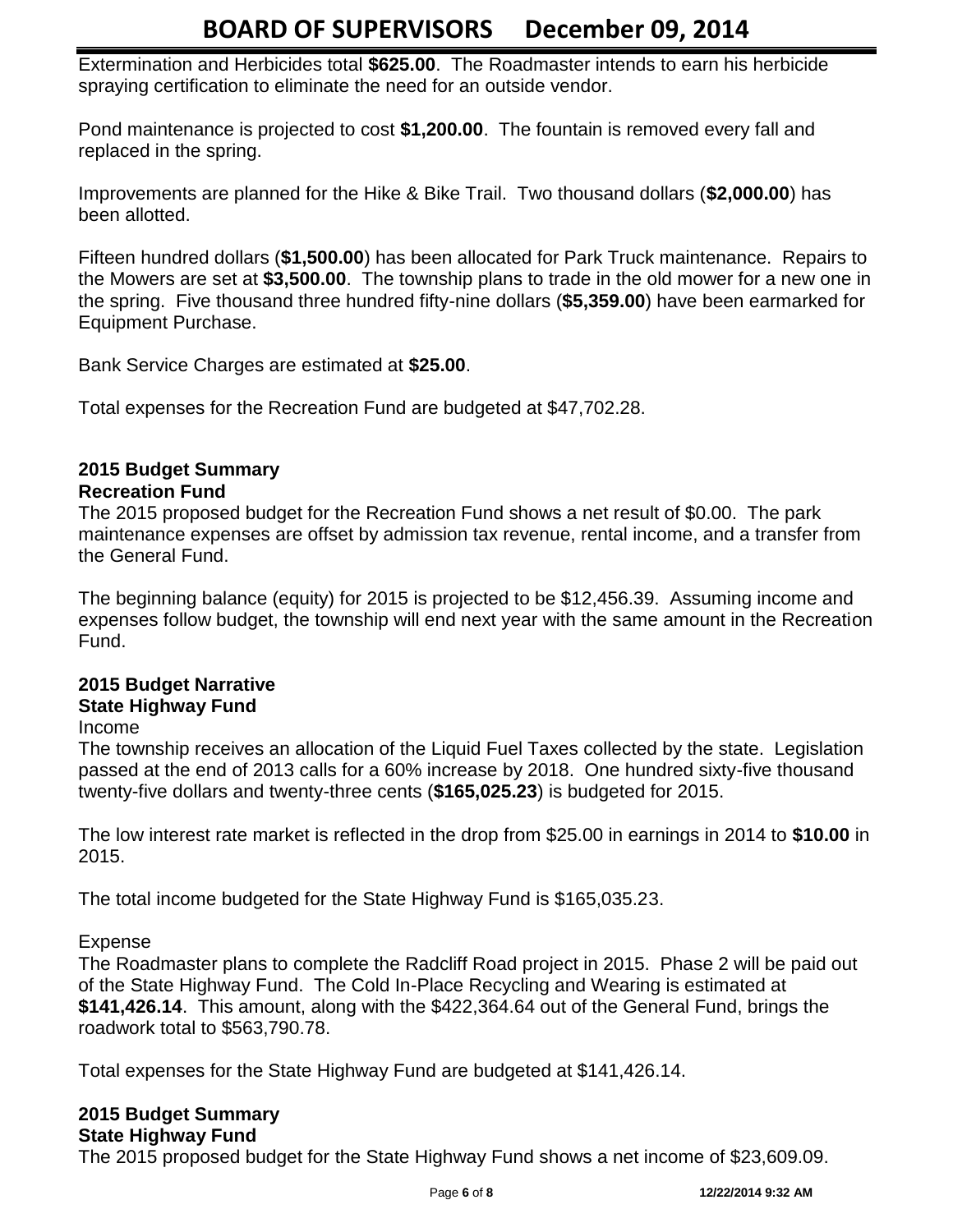The beginning balance (equity) for 2015 is projected to be \$39,480.34. Assuming income and expenses follow budget, the township will end next year with \$63,089.43 in the State Highway Fund.

#### **2015 Budget Narrative Street Light Fund**

# Income

The Street Light Fund is an account for the collection of street light taxes levied against property owners in Manchester Village and Westwood Village. The tax revenue is used to pay the electric bill for the lights in their development. The current rate is 74 cents per front foot of property. Anticipated base tax receipts in 2015 are **\$7,666.37**.

A 10% penalty is assessed for untimely payment. The township expects to receive **\$65.00** in late fees.

The total income budgeted for the Street Light Fund in 2015 is \$7,731.37.

## Expense

The cost for electricity to the street lights in Manchester Village and Westwood Village in 2015 is expected to be **\$6,000.00**.

The administration of the Street Light Fund incurs numerous expenses. Office Supplies, such as paper to print the bills and envelopes for mailing, are budgeted at **\$30.00**. Postage is estimated at **\$150.00**. Twenty dollars (**\$20.00**) is allotted for Bank Service Charges.

Collecting taxes requires a surety bond. The Treasurer and Assistant Treasurer are both bonded annually at a total cost of **\$200.00**.

Legal Services are engaged for filing liens against the property of non-payers. Although the township is entitled to reimbursement, it is an out-of-pocket expense until the lien has been satisfied. One hundred sixty (**\$160.00**) was allocated for Legal Services.

Total expenses for the Street Light Fund are budgeted at \$6,560.00.

# **2015 Budget Summary**

#### **Street Light Fund**

The 2015 proposed budget for the Street Light Fund shows a net income of \$1,171.37.

The beginning balance (equity) for 2015 is projected to be \$7,376.67. Assuming income and expenses follow budget, the township will end next year with \$8,548.04 in the Street Light Fund.

- 2. **Resolution #\_\_\_-2014** Levy Tax for 2015 Chairman Lehman moved to pass Resolution # 413-2014, Enabling Setting the Real Estate Tax rate for general purposes, the sum of 1.9 mills, Earned Income Tax at ½ of 1%, Street Light Tax at the rate of \$.74 per front foot of improved property and \$.10 per front foot of unimproved property. Admissions Tax at 10% as enacted under the Local Tax Enabling Act of December 31, 1965 P.L.1257. Supervisor Evans-Herr seconded the motion. All were in favor, none opposed.
- 3. Elam Miller Letter of Credit Chairman Lehman moved to reduce the Letter of Credit for Elam Herr to \$34,213.30. Supervisor Evans-Herr seconded the motion. All voted in favor, none opposed.